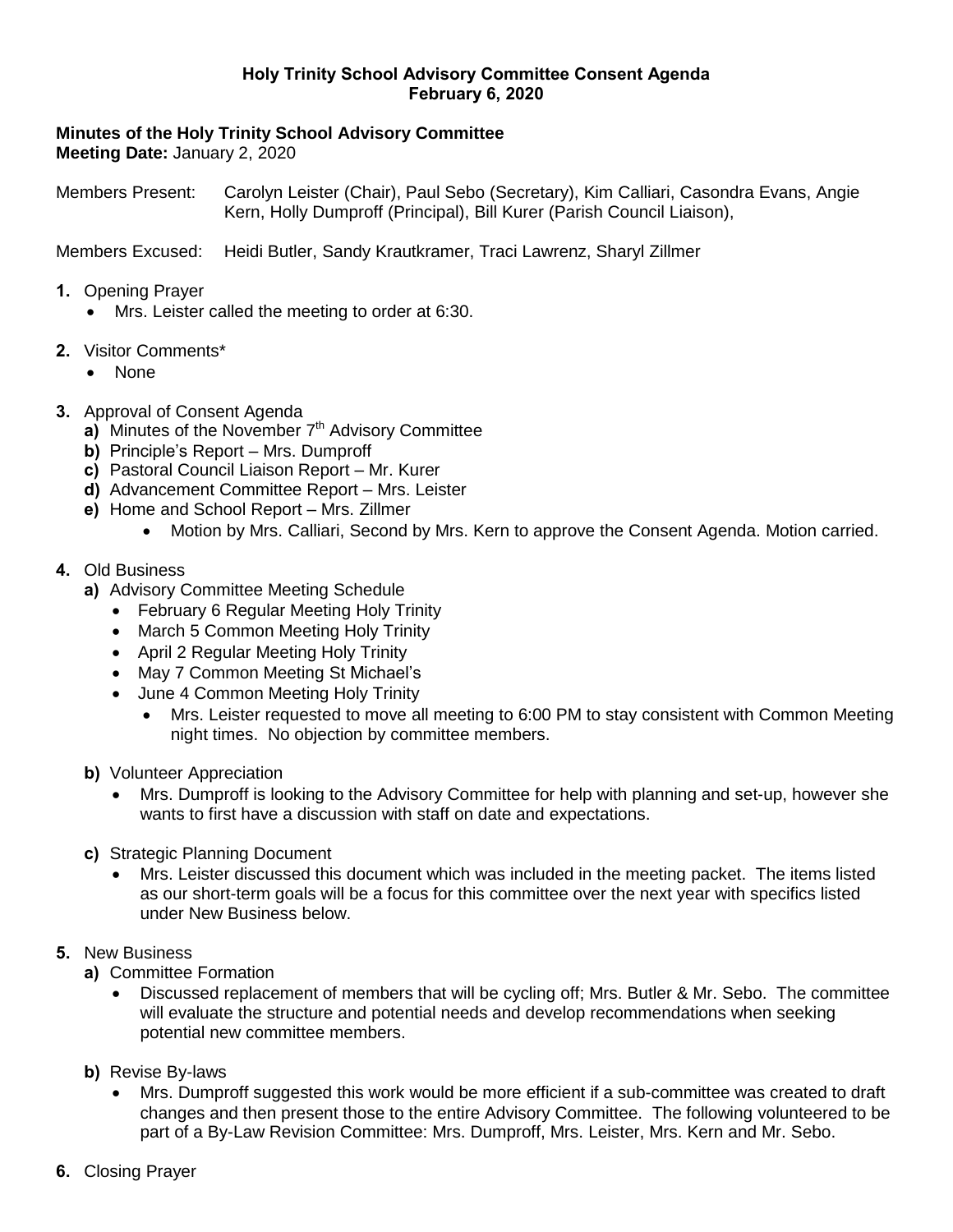Mrs. Leister closed the meeting at 7:30 to join the Common Meeting group.

## **Principal's Report –** Holly Dumproff

*Recent Events*

- We wrapped up Catholic Schools week on Friday. Some activities included:
	- School Family Mass
	- Chili Luncheon
	- Kindergarten Round up / Open House
	- Spelling Bee
	- Patriot's Pen Awards Assembly
	- Tri-Parish Field Trip to Holy Angels
	- Bowling Field Trip / Just 4 Fun Field Trip
- Tuition Increase rolled out
- Registration Period for 2020-2021 Started

## *Total Registration Count as of 2/3/2020 (One week in)*

- $3K 4$
- *4K – 8*
- *5K – 4*
- $1^{st} 7$
- $2^{nd} 3$
- $3^{rd} 3$
- $4^{th} 2$
- $5^{th} 6$
- $6^{th} 1$
- $7^{th} 1$
- $\cdot$   $8^{th} 3$
- *Total = 42*

# *Current Happenings*

- Forensics students have been practicing regularly. First meet is 2/14/2020
- Basketball continues to participate in practice, games, and tournaments
- H.E.E.P (Helping the Environment and Earth's People) meeting monthly
- Student Council meeting monthly

## *New to HTS*

We will be using the Wisconsin Forward Exam in Grades 3-8 instead of the Iowa Test of Basic Skills this spring. The testing window is March 23<sup>rd</sup> – May 1<sup>st</sup>. We will choose our testing window soon

## *Teacher Focus Right Now*

- Teachers are continuing to work with Reader's Workshop, helping students move towards deeper levels of reading comprehension.
- Fountas and Pinnel Assessments will show mid=year Reading growth
- STAR Testing will show mid-year growth in Math and Reading

## *School Calendar*

The calendar is in final stages of development. I am hopeful we will have it out in the next week. It will run on academic trimesters, but this will not change the length of the school year in any way.

*Tri-Parish School Mass at Holy Angels 1/30/2020* This was powerful.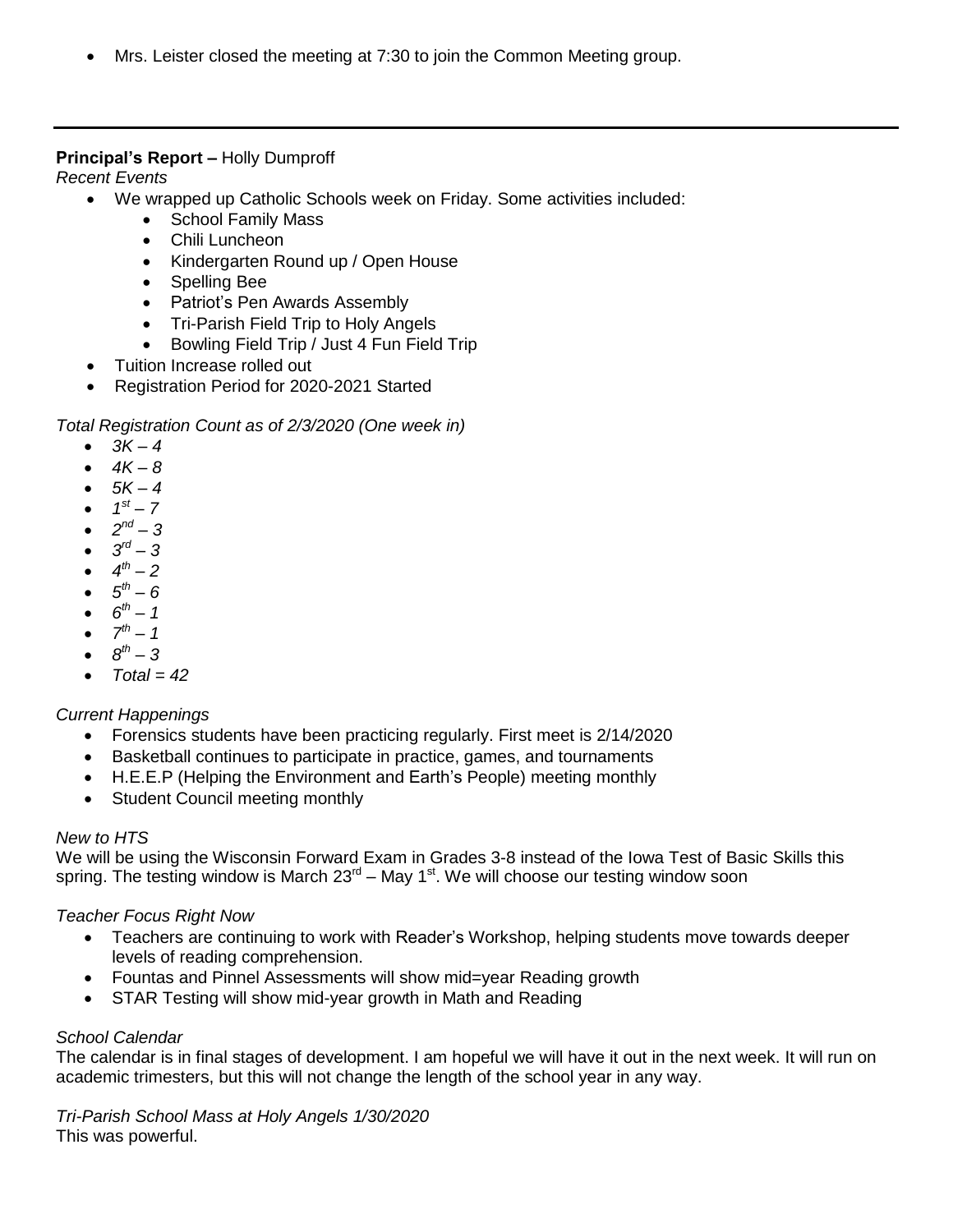

## **Pastoral Council Liaison Report –** Bill Kurer

Fr Strand will be officially installed as our pastor on Feb 8th at the 4:00 pm mass with Archbishop Listecki.

Parishioners will be asked to participate in an informational survey sometime late February through late March through the archdiocese and the Catholic Leadership Institute. Part of the objective of the survey is to gather information about our archdiocesan parishes and to give parishioners more awareness about the needs and opportunities of our local community and to give priests/parish directors more awareness and support around their ongoing ministerial development. Watch for more information to come on this.

#### **Advancement Committee –** Carolyn Leister

Advancement Committee met on January 16. We discussed ideas that we have for the school and items for us to work on. Our two key points are going to be to review the website and to find ways to reach the Holy Trinity School Alumni.

#### **Home & School –** Sharyl Zillmer

No update at this time. Home & School will meet next in February 18, 2020